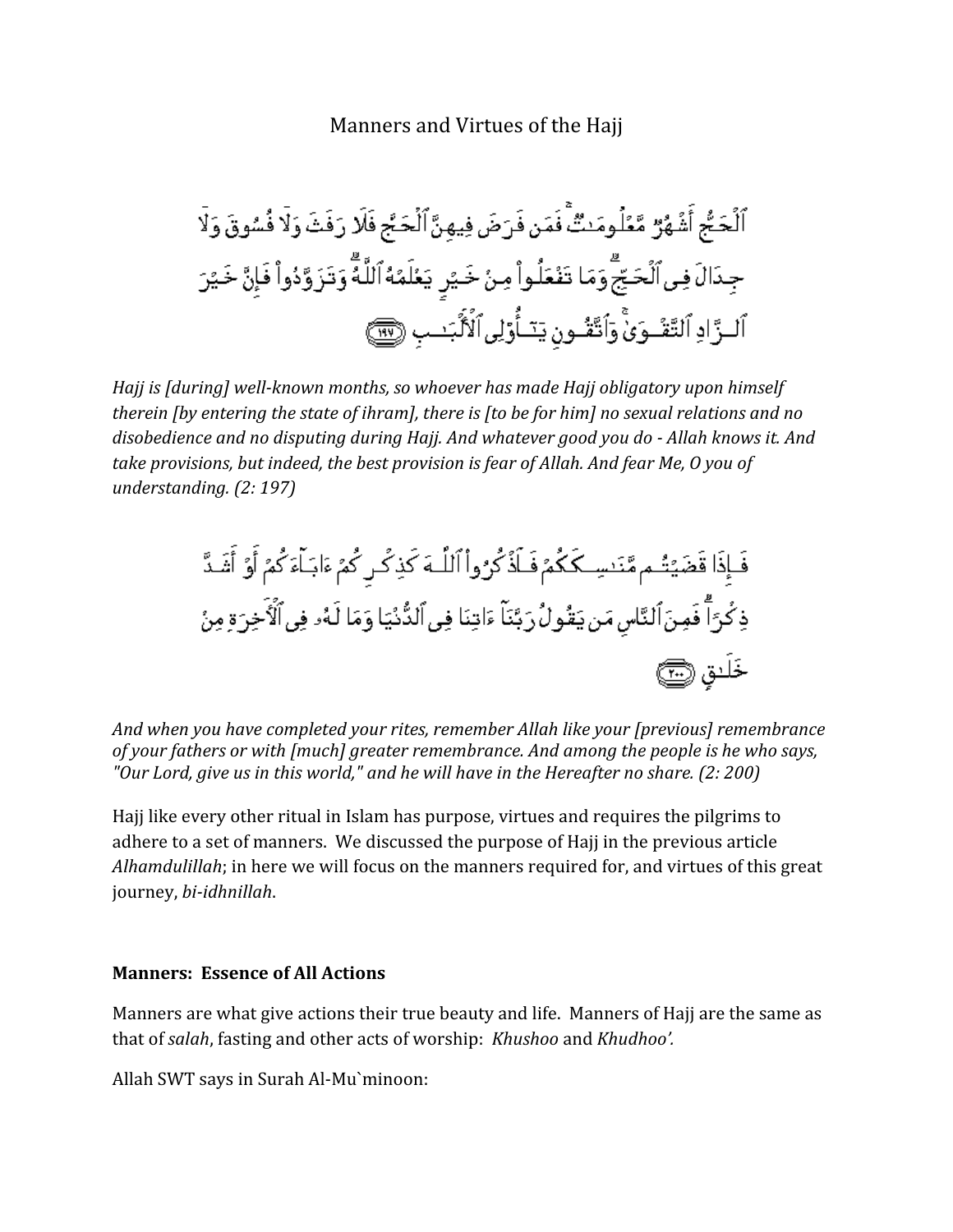قَـدُ أَفۡلَـحَ ٱلۡمُؤۡمِنُــونَ ۞<br>ٱلَّـٰذِينَ هُـمۡ فِى صَلَاتِهِمۡ خَـٰشِعُونَ ۞

*Certainly will the believers have succeeded: They who are during their prayer humbly submissive. (23:1—2)*

*Khushoo '*and *Khudhoo* refer to devotion and concentration—whether it is in *salah*, fasting or any other deed. This is the criteria of a successful believer that Allah SWT has set. When a person puts all worldly matters aside and stands in front of His Lord every day, five times a day with absolute attention and devotion, it is an act of beauty and love. This same act when done half heartedly can become a burden and a nuisance.

Just like that when a person fasts without the true manners and essence of the deed, it is an act of inflicting hunger and harm on oneself. But when done with devotion and concentration so that a person abstains himself from all things undesirable such as vain talk, vulgar speech, listening to or thinking evil thoughts etc. this same act reaches a much higher spiritual level. So in reality, *Khushoo'* and *Khudhoo* is absolute obedience of Allah SWT to attain His pleasure, which enhances an otherwise ordinary act of worship.

Hajj is an accumulation of all the other pillars of Islam so by default the criteria of its success is also absolute devotion and concentration—only it is for a longer period of time than *salah* and fasting. It is as though Allah SWT prepares the worshipper through other acts of worship for this great journey.

#### **Hajj Is a Migration**

From the time a person makes the intention of Hajj, he is like a migrant.

This is a migration from:

- The state of disobedience to the obedience of Allah SWT;
- From sins to devotion of Allah; and
- From a state of egotism and self worship to absolute servitude of Allah SWT.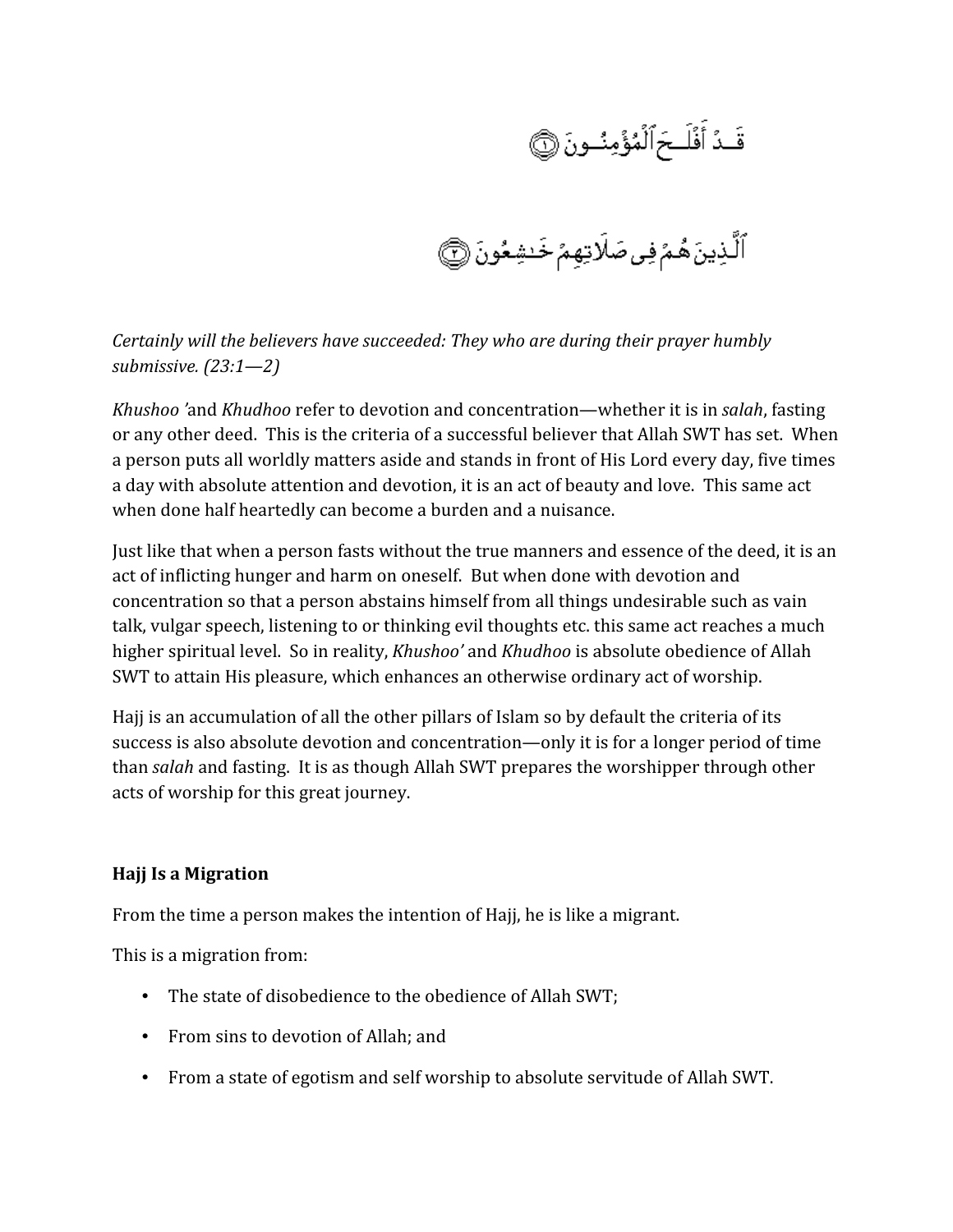This is what the call of *talbiyah* is about. It is a call full of love, devotion, and humbleness from the slave seeking his Master's acceptance.

*'Here I am O Allah, (in response to Your call), here I am. Here I am, You have no partner, here I am. Verily all praise, grace and sovereignty belong to You. You have no partner.'*

This call is an acknowledgment of the gifts and bounties of the Lord on His slave. It is the recognition of the Lord and His greatness. This acknowledgement generates love and proper manners in the heart, which then reflect through the actions of the body.



*That [is so]. And whoever honors the symbols of Allah - indeed, it is from the piety of hearts. (22:32)*

*Who, when Allah is mentioned, their hearts are fearful, and [to] the patient over what has afflicted them, and the establishers of prayer and those who spend from what We have provided them. (22:35)*

لَـن يَنَـالَ ٱللَّـهَ لُحُومُهَا وَلَا دِمَآؤُهَا وَلَـٰكِـن يَنَالُـهُ ٱلتَّقُـوَىٰ مِنكُـمٌّ كَذَالِكَ سَخَّرَهَا لَكُمُ لِتُكَبِّرُواْ ٱللَّهَ عَلَىٰ مَا هَدَىٰكُمٌّ وَبَشِّرِ ٱلْمُحُسِنِينَ ۞

*Their meat will not reach Allah, nor will their blood, but what reaches Him is piety from you. Thus have We subjected them to you that you may glorify Allah for that [to] which He has guided you; and give good tidings to the doers of good. (22:37)*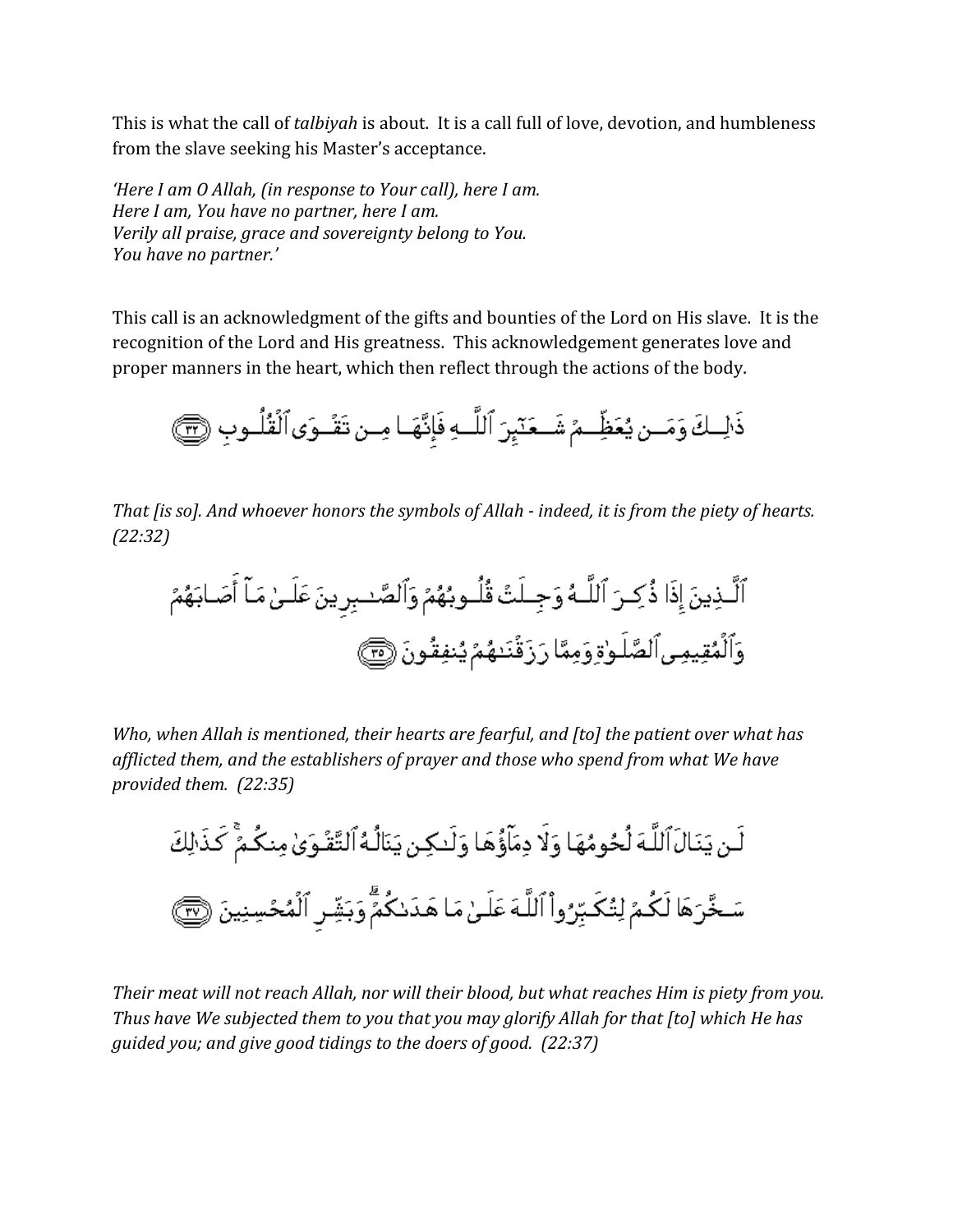### **Manners of Hajj:**

Below we will list some of the manners of Hajj. They might seem small but they are great in magnitude. These are basic etiquettes of life that should be practiced at all times, but become imperative during Hajj. If ignored, these seemingly insignificant acts can nullify the entire Hajj.

1. A person is not allowed to oppress anyone; this involves backbiting, either by one's own mouth or by listening to others.

*…and [also] whoever intends [a deed] therein of deviation [in religion] or wrongdoing - We will make him taste of a painful punishment. (22:25)*

2. Gossiping is prohibited—whether done with others or committed inwardly, by having bad thoughts about someone.

3. A person should refrain from any talk of *duniya*, business, family affairs or other matters of worldly concerns. Not that they are prohibited; it is just bad manners to go to the House of Allah as His guest and keep oneself occupied with insignificant things while neglecting the host. This leads us to the next point.

4. Manners require us to keep the time we are at Hajj purely for Allah. Just like during *salah* we don't communicate with anyone other than Allah or don't think of worldly matters, we should try our best to maintain the same concern and level of devotion throughout this journey as well.

5. The person should perform the maximum amount of *dhikr* and *salah* as good deeds are multiplied in Makkah and Medina. Each *salah* in Medina is equal to1, 000 *raka'a* while in Makkah the reward is equal to100, 000 *raka'a.*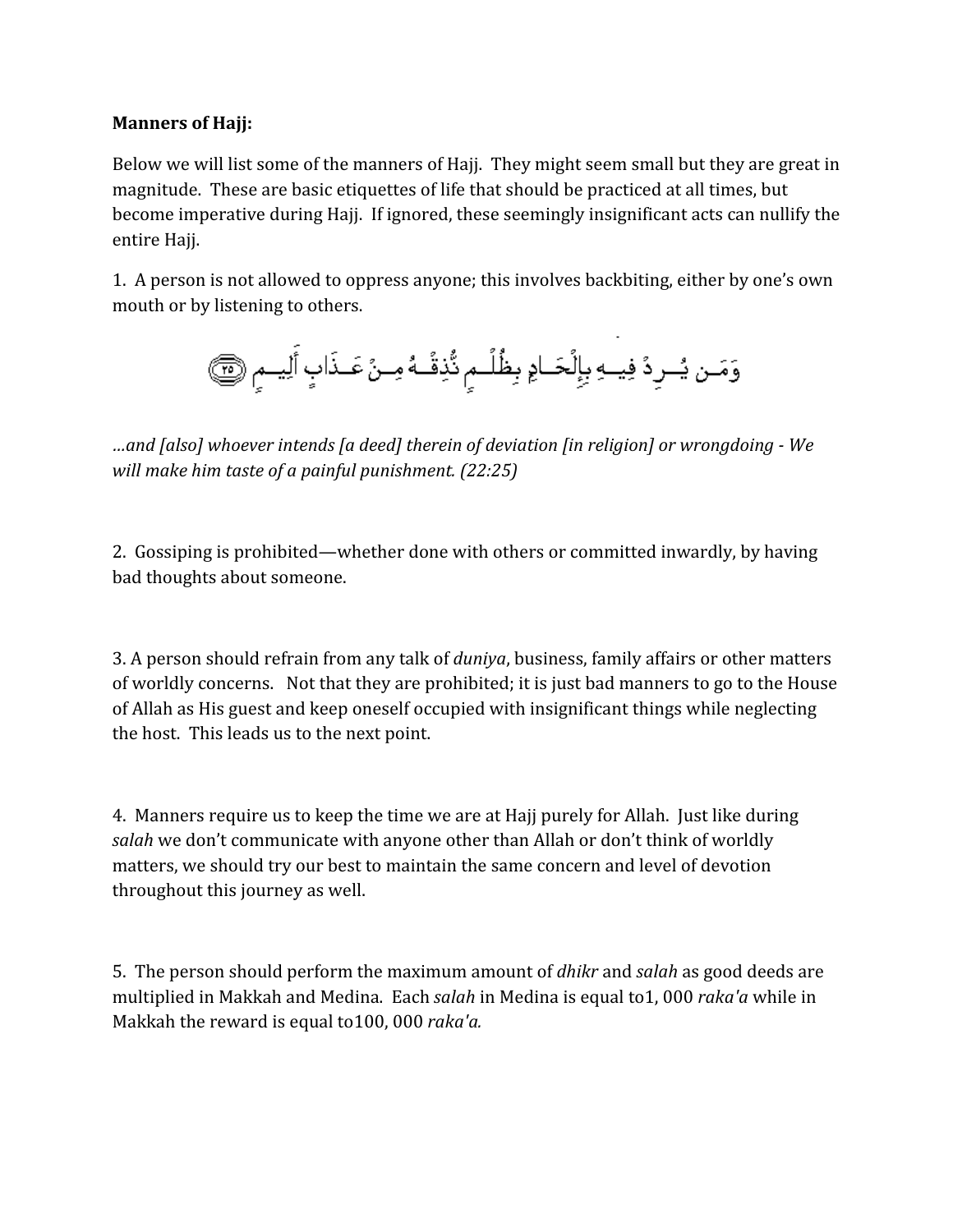6. Remain focused on the purpose of the journey. It is easier said than done! You should not complain of any inconvenience you might face—be it delays of food or transportation, lost luggage, fault of the travel agent or any other matter; as in reality complaining is a denial of all the bounties of Allah SWT!

Hajj is a great journey with great rewards, and before any great gift there is a great trial. You will have trials in this journey—it's a given! What you are responsible for is to keep your manners and restrain yourself from complaining and whining.

One of our pious predecessors said: the real manner of Hajj is to not harm anybody physically or emotionally, intentionally or unintentionally, from the time you leave your home until you return from this journey.

Tests are a must irrespective of the kind of package you buy! Whether you have a VIP package or an economy package, trials will be there since they are orchestrated by Allah SWT to test your level of sincerity, humbleness, and contentment.

It is a very common trap of *shaytaan* that many Muslims fall into. They believe that it their right to get their money's worth; or that they have to teach these people a lesson so they won't repeat the mistakes with others. These are hollow excuses that we use to satisfy ourselves. Arguments are not only highly disliked by Allah SWT and His prophet SAW, they are forbidden as shown in this verse:

*…and [also] whoever intends [a deed] therein of deviation [in religion] or wrongdoing - We will make him taste of a painful punishment. (22:25)*

Arguments cause the angels to leave the person and/or the gathering where they are being carried out. Prophet Muhammad SAW has discouraged his followers from involving in arguments in the following words:

*I guarantee a house in the surroundings of Paradise for a man who avoids quarrelling even if he were in the right, a house in the middle of Paradise for a man who avoids lying even if he were joking, and a house in the upper part of Paradise for a man who made his character good.* (Abu Dawud)

Surah Al-Furqan verse 20 explains the purpose of trials:

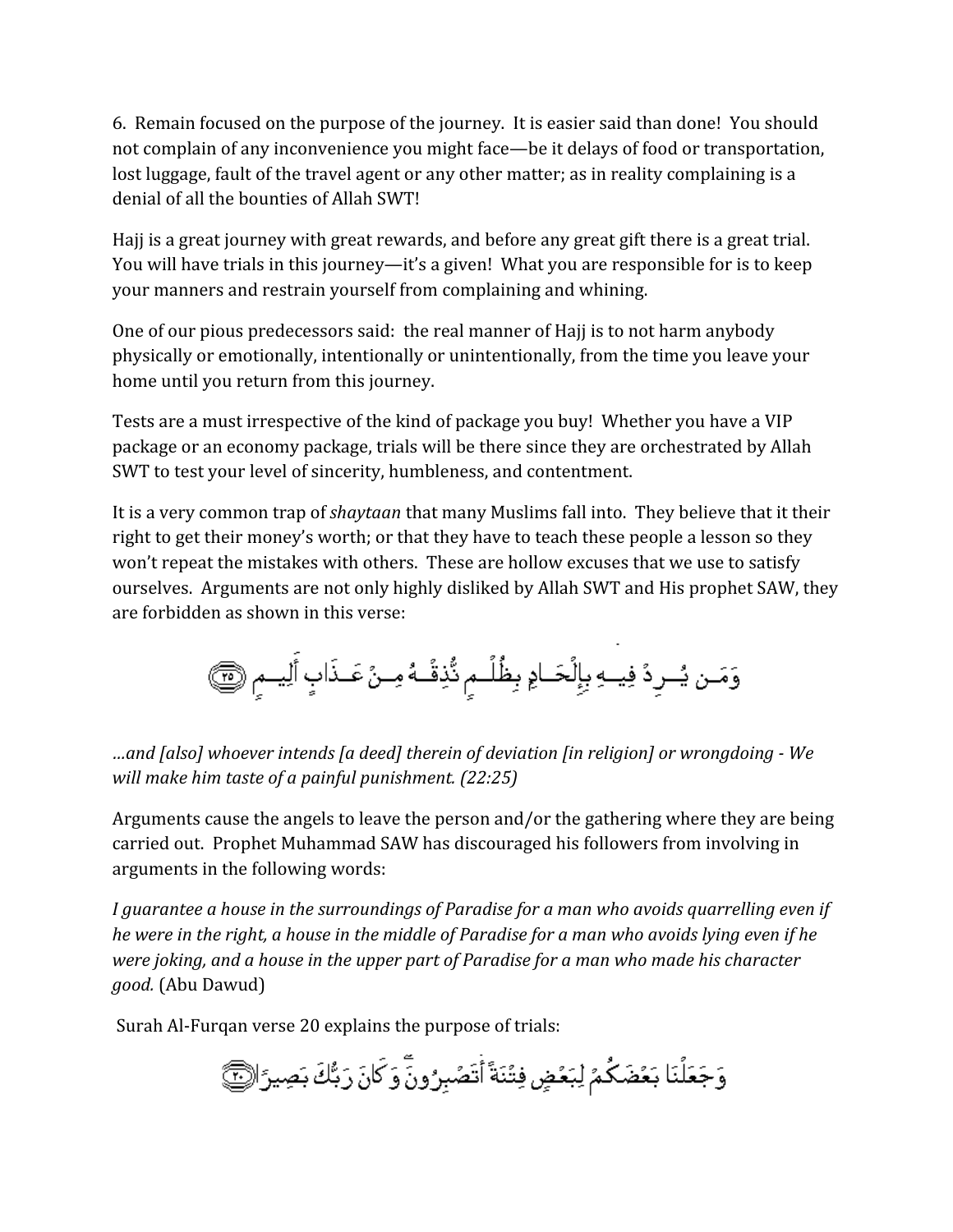*And We have made some of you [people] as trial for others - will you have patience? And ever is your Lord, Seeing. (25:20)*

Once you peacefully surrender to Allah SWT and internalize this reality, you will have the courage and wisdom to deal with trials with dignity, and you will not mind even letting go of your rights. If someone hits you, pushes you, steals your food or money, you will know that this is what Allah intended for you at this time and the purpose is to test you and raise your spiritual level.

The main point I am trying to make here is that irrespective of what happens, keep your heart connected to Allah SWT and keep it pure from any dirt!

Allah SWT says:

إِلَّا مَنْ أَتَى ٱللَّهَ بِقَلَٰبٍ سَلِيمٍ ۞

 *"But only one who comes to Allah with a sound heart." (26:89)*

7. To be in a state of complete obedience, surrender, humbleness and humility throughout the journey. This can only come from the recognition of whose house you are visiting and how much respect you have for Him SWT in your heart.

*And for all religion We have appointed a rite [of sacrifice] that they may mention the name of Allah over what He has provided for them of [sacrificial] animals. For your god is one God, so to Him submit. And, [O Muhammad], give good tidings to the humble [before their Lord]. (22:34)*

These are some of the manners which when practiced with love and devotion can enhance the beauty of even the simplest action.

**Virtues: Fragrance of the Deeds**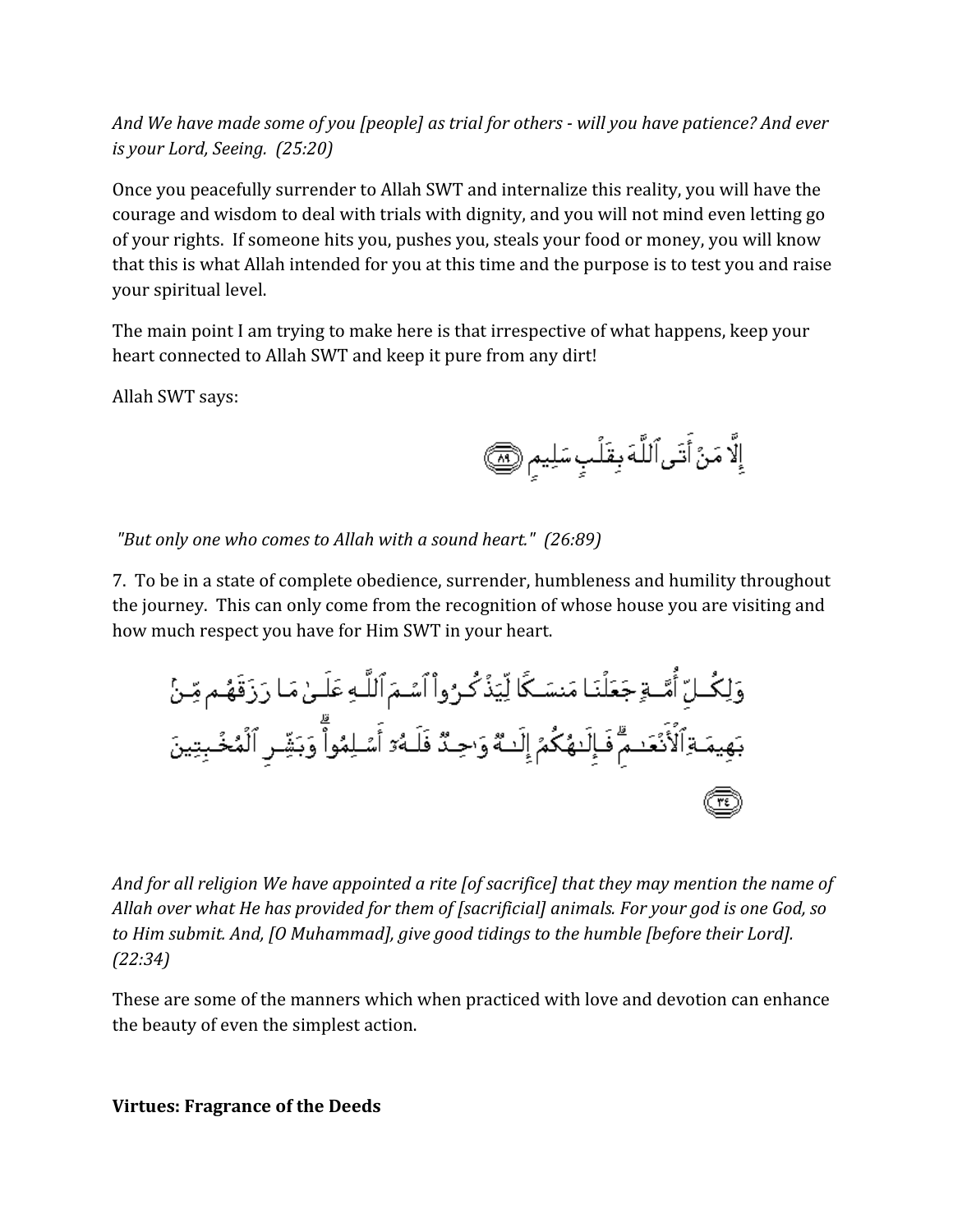If worship is a flower, than virtue is its fragrance. Just like the flower attracts others by its aroma, good deeds invite others through their virtues. Virtues in themselves are not the goal of good deeds since the goal is always only to gain the pleasure of Allah SWT. Rather, they are a bonus which Allah SWT grants His slaves in order to motivate and encourage them.

It is narrated on the authority of Ibn Umar (RA) who said:

*I was sitting with the Prophet SAW in the masjid in Mina when a man from the Ansaar came and a man from the Thaqeef; they gave Salaam and said,*

 *"O Messenger of Allah, we came to ask you questions."*

*So the Messenger said: "If you want I can inform you why you came and what you want to ask, and I will do so, and if you want I will hold back and you can ask me and I will answer you." They said: "Tell us O Messenger of Allah!"*

*The man from Thaqeef said to the Ansaari: "Ask." So the Ansaari man said: "Inform me O Messenger of Allah!"*

*The Messenger of Allah said: "You came to me, to ask about leaving your house and aiming for the Bait-ul-Haraam and the reward for it; about praying two Raka'a after Tawaf and the reward for it; going between as-Safa and Marwa and the reward for it; your staying the evening in Mina, and the reward for it; stoning the Jamarah and the reward for it; slaughtering an animal and the reward for it; and the Tawaf of al-Ifaadh." The man said: "I swear by the One who sent you with the truth! This is what I came to ask you about."*

*The Prophet said: "As for you leaving your homes aiming for the Bait-ul-Haraam: then your she-camel does not place its foot nor does it raise it except that Allah writes for you a reward due to it, and wipes off one of your sins. As for the two Raka'a after the Tawaf, then it is equivalent to freeing a slave from the Children of Ismail. As for your circuiting of as-Safa and al-Marwa, then it is the same as freeing 70 slaves. As for you staying till the evening in Arafah, then Allah descends to the sky of the Duniya and He boasts about you to the Angels,*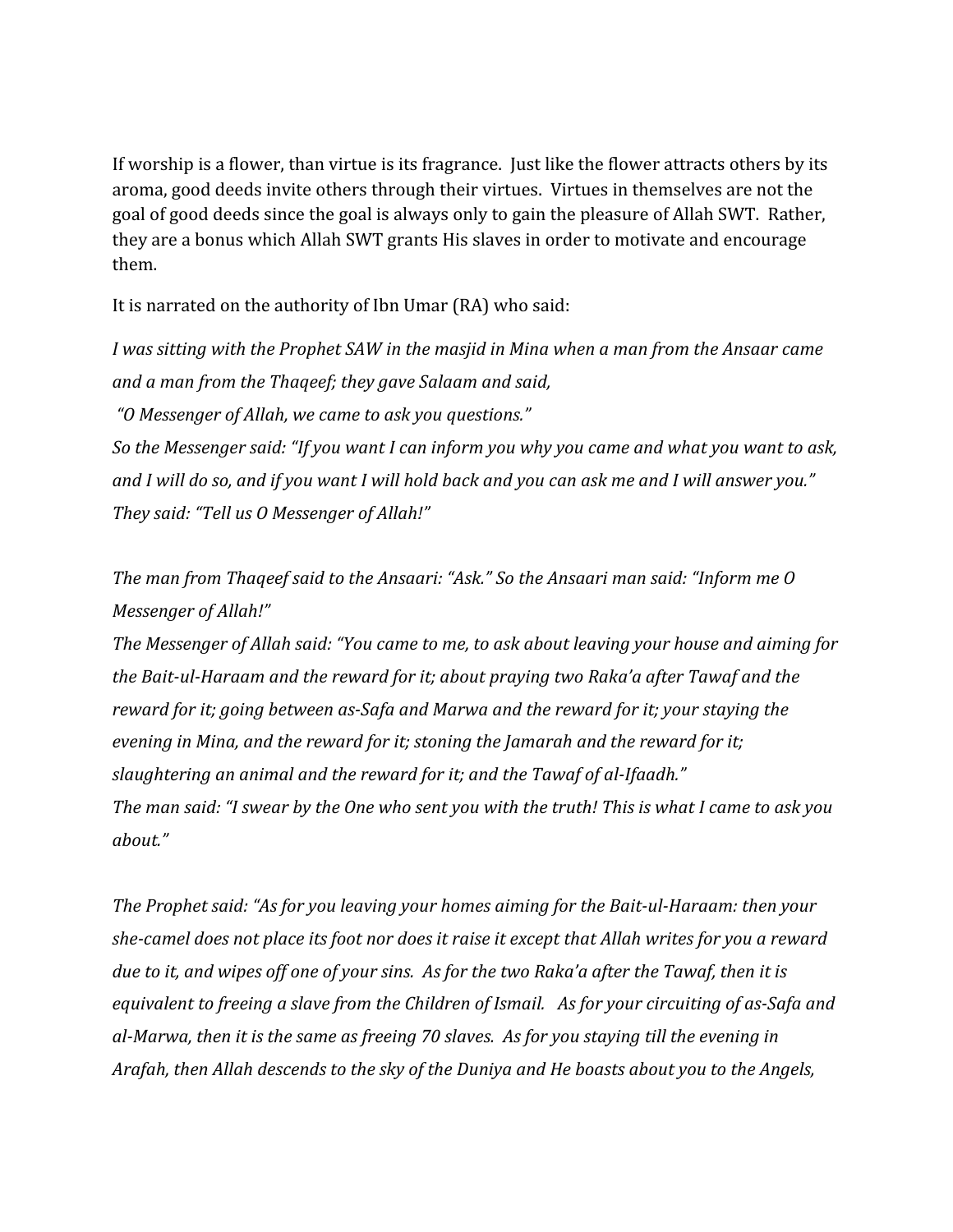*and says: 'My slaves have come to Me, looking rough, from every deep valley hoping for My mercy, so if your sins were equivalent to the amount of sand or the drops of rain or like the foam on the sea I will forgive them. So go forth My slaves! Having forgiveness and for what or who you have interceded for.' As for stoning the Jamaar (the pillars), then for every stone that you throw, it removes a big sin from the deadly sins. As for your slaughtering, then it is saved for you with your Lord. As for shaving your head, then there is a reward for every strand of hair that you shaved, and a sin is wiped off by it. As for you performing Tawaf of the House after all this, then by this time you are performing Tawaf with no sin upon you and an Angel comes and places his hand between your shoulders saying: "Perform good deeds in what you face of the future for verily your past sins have been forgiven."* (At-Tabarani)

What higher level of mercy and benevolence can we ask for?

However, the stipulation here is that you value the honor that Allah SWT has given you by offering you this journey, and carry out your Hajj purely and sincerely for His pleasure and to seek His approval.

Anyone who dies while in the state of *Ihraam* will be resurrected as a *Hajji* (performer of Hajj) on the Day of Judgment. Our pious predecessors used to make *du'a* and ask others to make *du'a* for them that Allah takes their soul during Hajj. People who die in this state will be admitted to paradise without any reckoning.

# Prophet SAW said:

*"The people performing Hajj or 'Umrah are the guests of Allah. If they ask Him something He answers them and if they ask him forgiveness He forgives them." (*An-Nasa'i, ibn Majah)

Imagine the honor of being the guests of Allah SWT!

The Prophet said:

*"Whoever performs Hajj to this Ka'bah and does not approach his wife for sexual relations nor commit sins (while performing Hajj), he will come out as sinless as a new-born child, (just delivered by his mother)."* (Bukhari)

### The Prophet also said:

*"There is no reward for an accepted Hajj (mabroor) except Paradise."* (Bukhari and Muslim)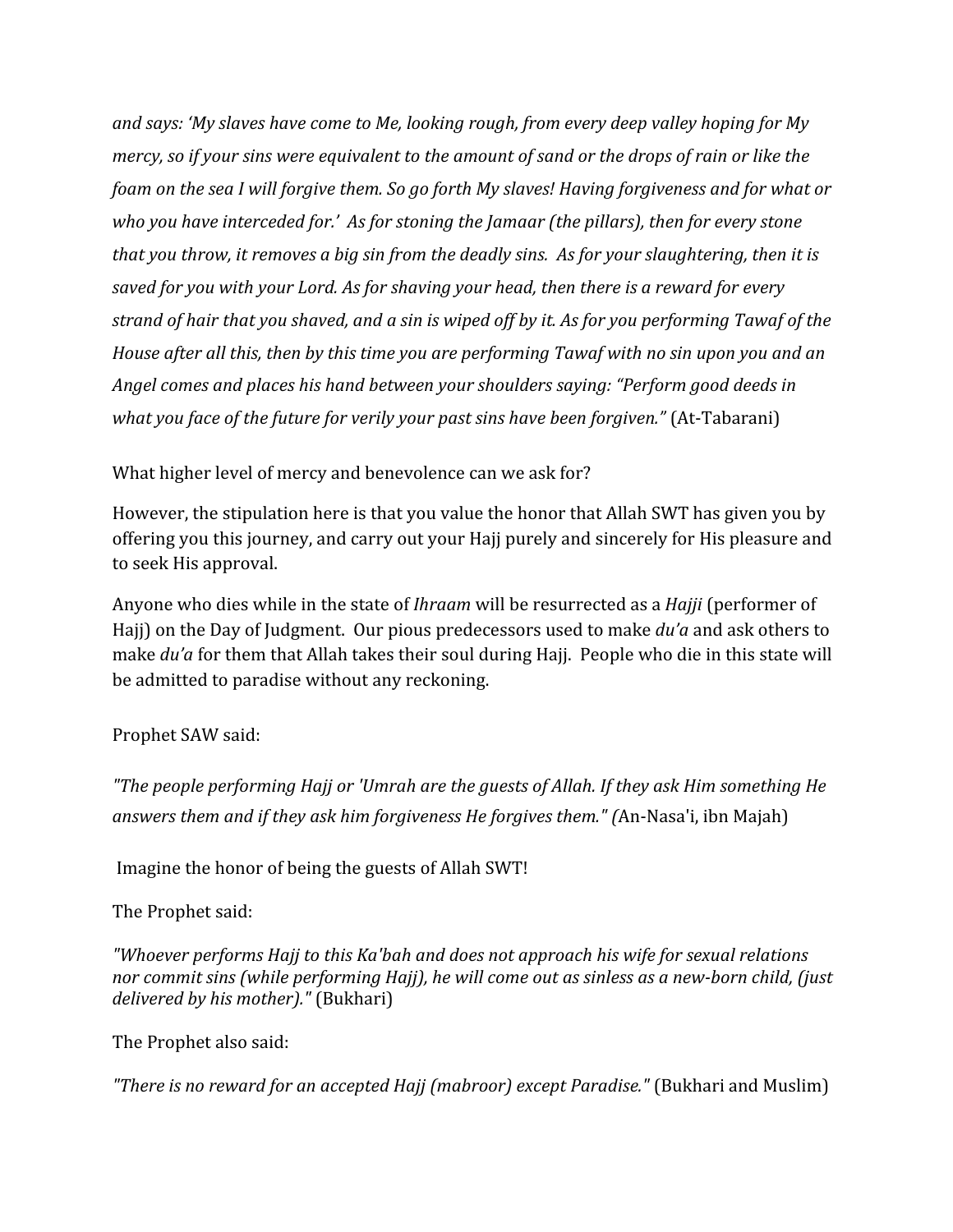The prerequisite to attain this high level is abstention from oppression under all circumstances. This includes arguments, bargaining, shoving, pushing, shouting etc. (and Allah knows best.)

The rewarding of Hajj is not limited to a *Hajji* only. Hajj is a time of unity within the ummah. Those unable to go for this great duty are encouraged to fast and make *du'a* for the acceptance of those who were honored to perform this journey.

### **Conclusion**

The real fruit of Hajj will only be manifested in a slave when he intends to make complete *tawba* (repentance) from his previous life of sins and heedlessness, and promises to live purely for Allah and His pleasure. Meaning he promises to sincerely migrate to the path of Allah SWT.

Allah SWT invites His slave to His house—a house that is nothing but an empty building of stones. Why didn't Allah SWT, with all His grandeur and kingdom make a magnificent structure?

Because He wants to remind us that all this earth and what it contains is worth no more than these rocks! This takes us back to the purpose of Hajj as discussed in the previous article, which is to leave off *duniya* and start the journey to *akhirah*.

*Reminder:* Just like the virtues in Makkah and Medina multiply, so do the sins; the only places on earth where the sins multiply are these blessed places. So it is just as easy to lose your virtues as it is to gain them. The key of success is conscientiousness and respect for the great blessing that Allah SWT has bestowed on you by inviting you as His guests.

The message of Hajj can be summarized in the following verses:

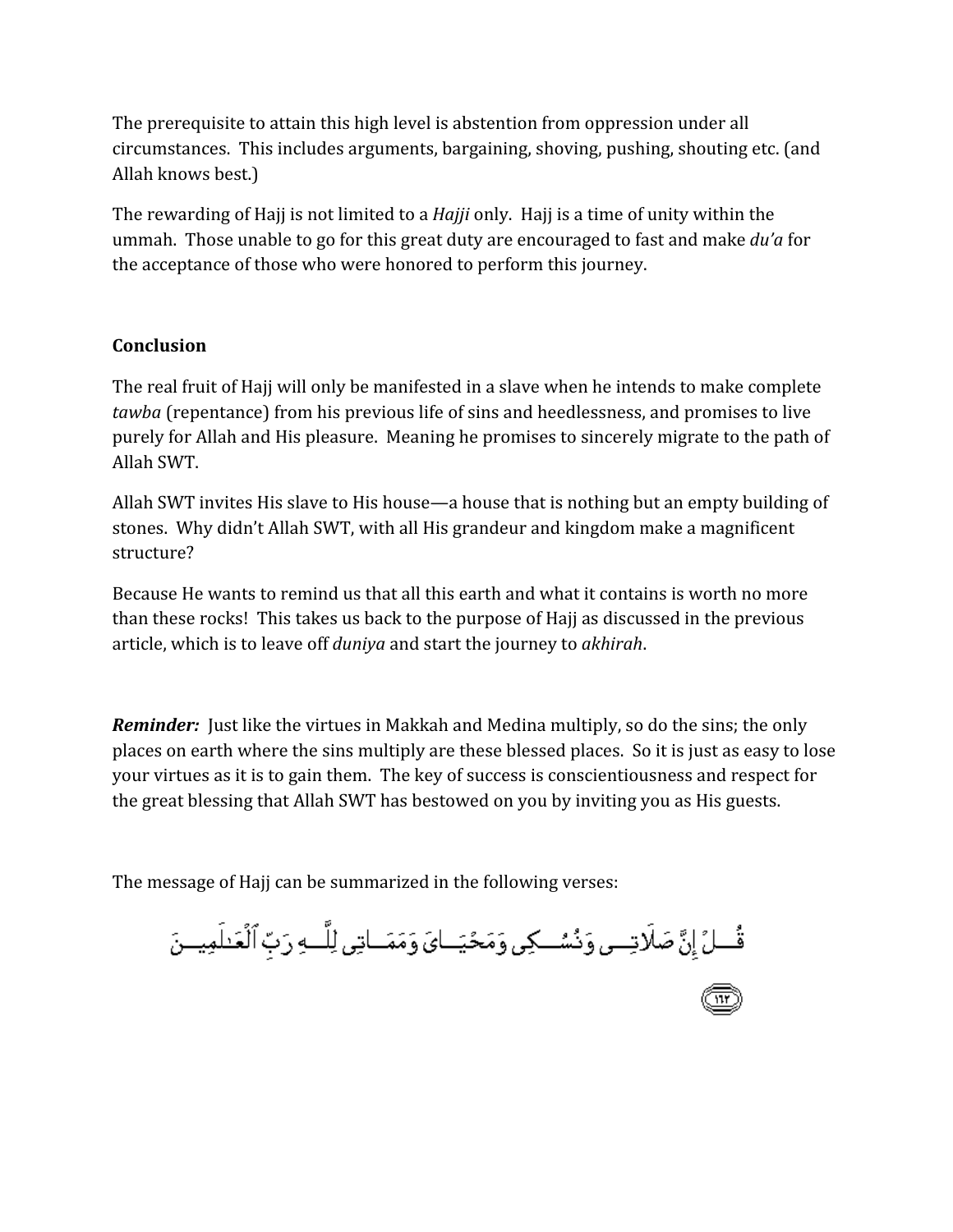لَا شَرِيكَ لَهُ: ۗ وَبِذَالِكَ أُمِرُتُ وَأَنَاْ أَوَّلُ ٱلْمُسۡلِمِينَ ۞ قُلُ أَغَيْرَ ٱللَّهِ أَبُغِى رَبًّا وَهُوَ رَبُّ كُلِّ شَئْءٍۚ وَلَا تَكُسِبُ كُلُّ نَفْسٍ إِلَّا عَلَيْهَآ وَلَا تَـرۡرُ وَارۡرَةٌ وَرُرَ ٱۡخُرَىٰٓ ثُمَّ إِلَىٰٓ رَبِّكُم مَّرۡجِعُكُمۡ فَيُنَبِّئُكُم بِمَا كُنتُمُ فِيهِ تَخْتَلِفُونَ ١

Say, "Indeed, my prayer, my rites of sacrifice, my living and my dying are for Allah, Lord of the worlds. No partner has He. And this I have been commanded, and I am the first famong you] of the Muslims." Say, "Is it other than Allah I should desire as a lord while He is the Lord of all things? And every soul earns not [blame] except against itself, and no bearer of burdens will bear the burden of another. Then to your Lord is your return, and He will inform you concerning that over which you used to differ."  $(6.162 - 164)$ 



مَآ أَنزَ لُنَا عَلَيۡكَ ٱلۡقُرۡ ۚ ءَانَ لِتَشۡقَىٰٓ ۞

إلَّا تَذۡكِرَ ةَٰلِّمَن يَخۡشَىٰۚ (@

تَنزيلًا مِّمَّنُ خَلَقَٱلْأَرَضَ وَٱلسَّمَدوَّتِٱلْعُلَى ۞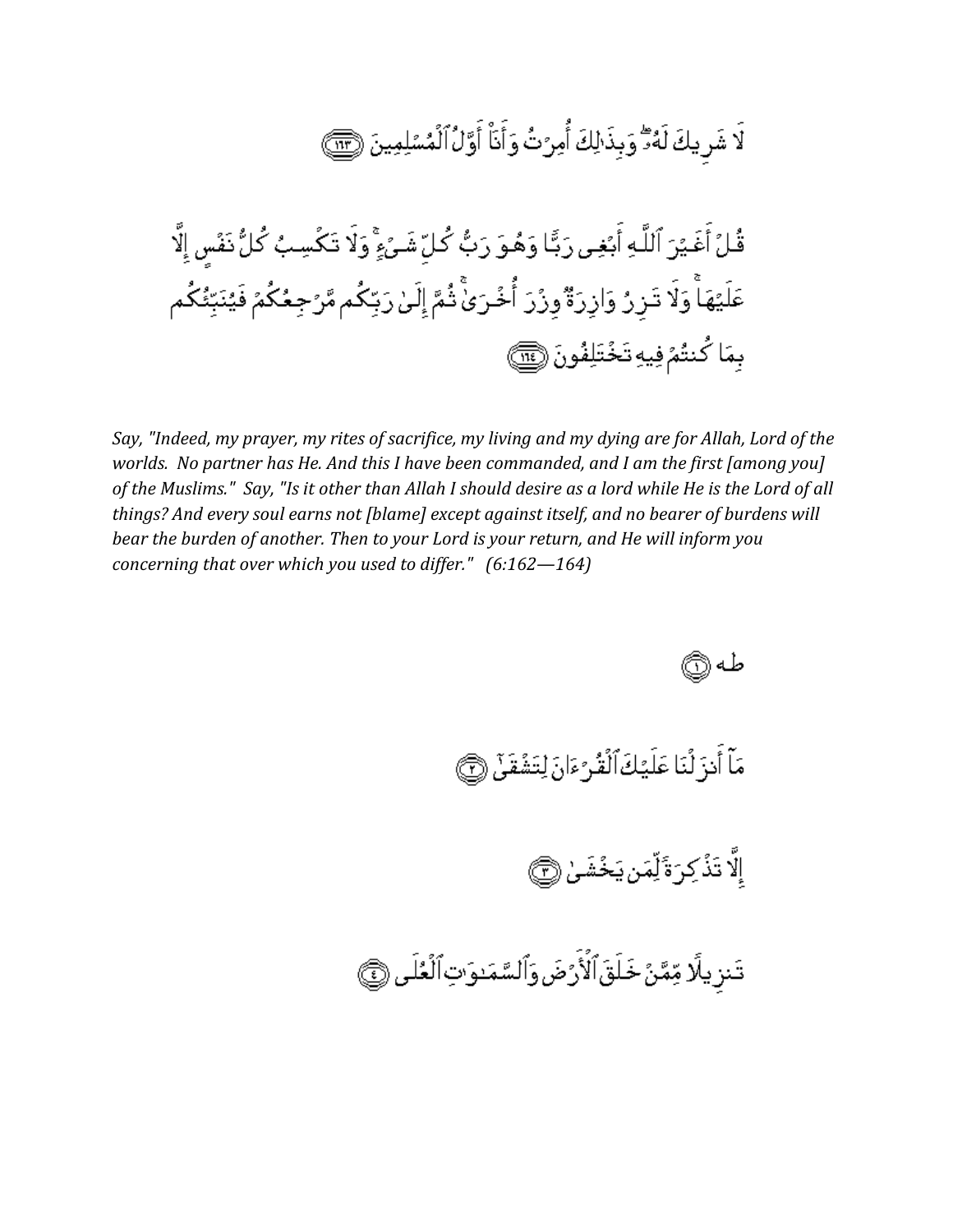ٱلرَّحۡمَدٰنُ عَلَى ٱلۡعَرَشِ ٱسۡتَوَىٰ ۞

لَــهُۥ مَــا فِــى ٱلسَّــمَـٰوَّتِ وَمَــا فِــى ٱلْأَرُضِ وَمَــا بَيَّنَهُمَــا وَمَــا تَحُــتَ ٱلشَّرَىٰ ۞

وَإِن تَجْهَرُ بِٱلْقَوۡلِ فَإِنَّهُۥ يَعۡلَمُٱلسِّرَّ وَأَخۡفَى ۞

ٱللَّـــــــهُ لَا ٓ إِلَـٰـــــــهَ إِلَّا هُــــــوَّ لَـــــــهُ ٱلْأَسَّـــــــمَآءُ ٱلْحُسَّــــــنَىٰ Ô

وَهَــلُ أَتَنــكَ حَــدِيثُ مُوسَــنٌ ۞

إِذْ رَءَا نَـارًا فَقَـالَ لِأَهْلِهِ ٱمْكُثُـوّاْ إِنِّـىّ ءَانَسُتُ نَـارًا لَّعَلِّـىّ ءَاتِيكُـم مِّنْهَا بِقَبَس أَوْ أَجِدُ عَلَى ٱلنَّارِ هُدًى ۞

فَلَمَّاۤ أَتَنهَا ذُودِىَ يَنمُوسَنَّ ۞

إِنِّيّ أَنَاْ رَبُّكَ فَأَخُلَعُ نَعًلَيْكَ إِنَّكَ بِٱلْوَادِ ٱلْمُقَدَّسِ طُوَى ۞